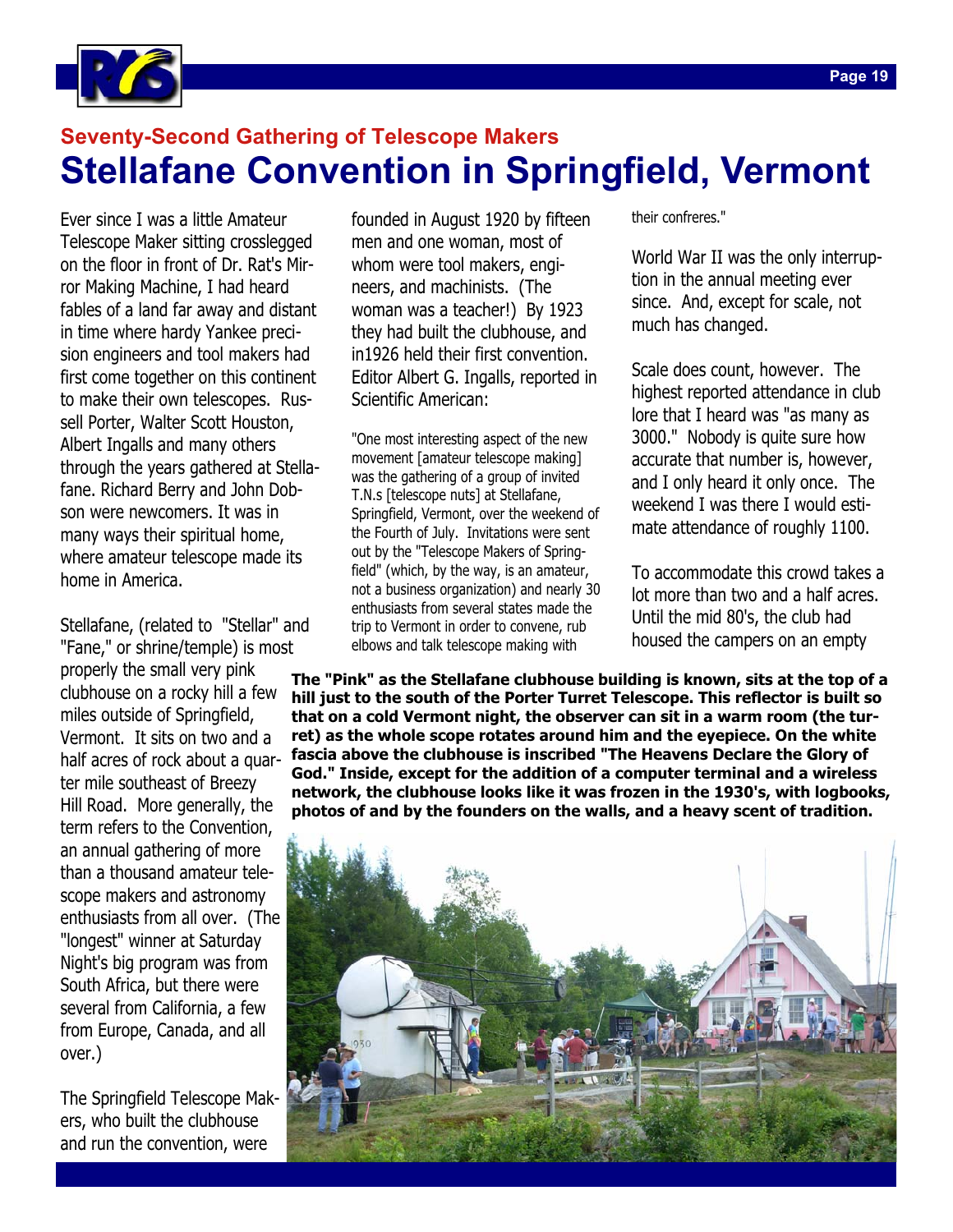



**On Thursday evening before the Convention officially opened, the skies (as seen here behind the Porter Turret Reflector) were beautiful—although not amateur astronomy beautiful. The clouds pretty much wiped out the first night of observing, and provided a little rain overnight (StellaRain). But they cleared the rest of the weekend and observing was quite good.** 

field "borrowed" from a neighbor for the weekend. But the neighbor turned to Christmas Tree farming, and the club had to scramble and an additional parcel of land nearby. A few short years later they were for-



tunate to be the beneficiary of a gift of another large parcel. (Their club has had some very rich and influential people as members: governors and senators and rich inventors.) So, as of now, the

**SERIOUS TELESCOPE MAKING: This is the world's largest collection of Schuppmann telescopes ever gathered in one place (I was told!). This innovative design features matched lenses, one of which is aluminized to optimize color correction. They are also examples of how seriously the Springfield Telescope Makers take their hobby. They were among the thirty or so entries in the competition.** 

Springfield Telescope Makers own about 87 contiguous acres of dark, rural Vermont. It is heavily wooded except where the club spends many weekends cutting, clearing, and mowing.

In the cleared spots, they have carved out a hillside amphitheater, a large observatory to house their thirteen inch Schuppmann-design folded refractor telescope (largest in the world, or maybe second?), a medium size-dome for a 10 inch true RC, a "bunkhouse" that serves as engineering and yard tool shed, and the latest addition—A 100 x 60 steel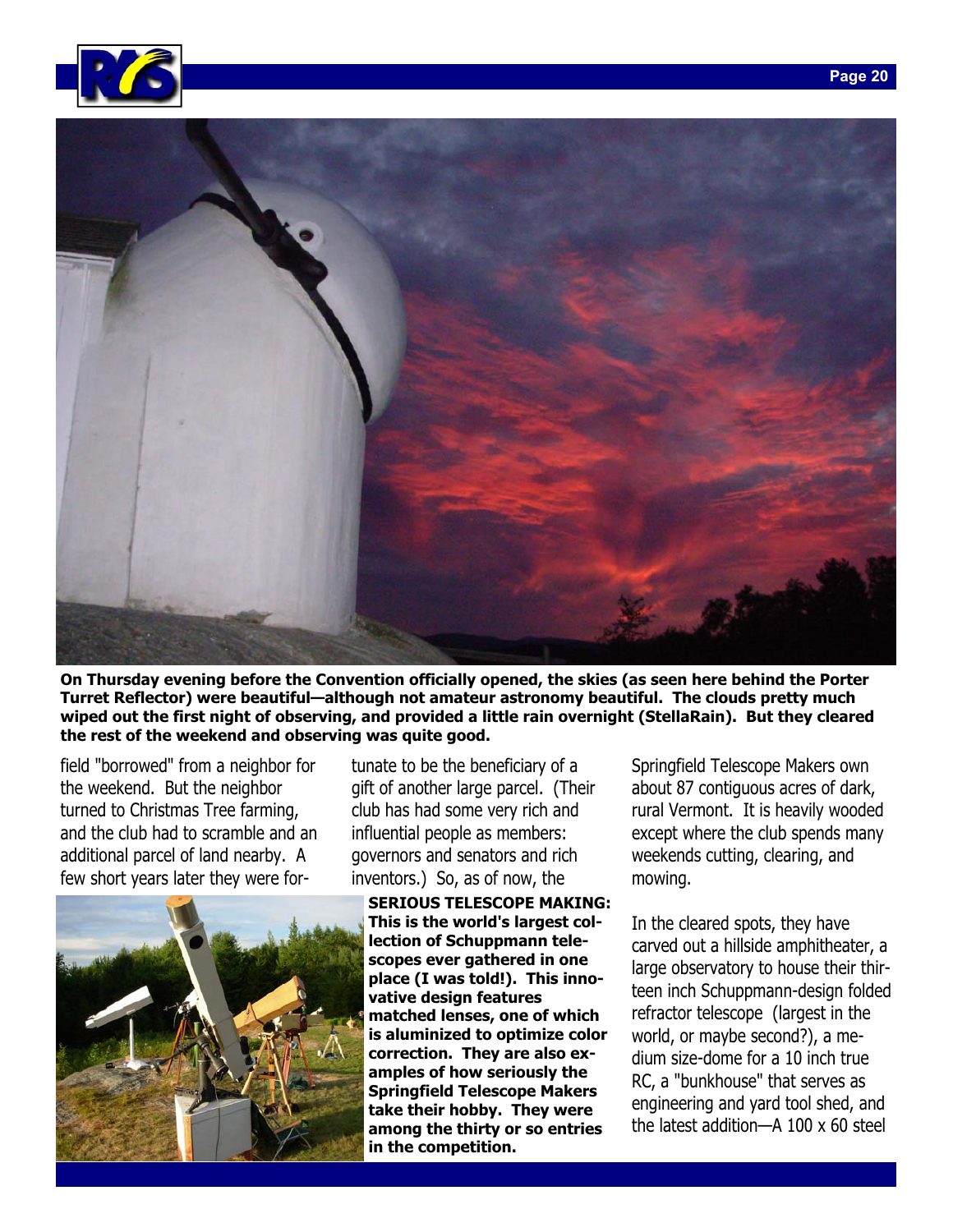

building called the Flanders Pavilion (Flanders was one of the rich Senators I was talking about earlier!). They have also made room for a lot of parking.

Observing here is a bit different from RTMC Astronomy Expo. For one thing the skies are a bit darker. They are somewhere between Mt. Laguna and GMARS on a good night. (I barely perceived a glow when I asked about the prison recently built nearby.) Of course skies are darker than most RTMC AEs, considering that the west coast has its conference on Memorial Day regardless of the phase of the moon, and Stellafane always picks a new moon weekend. But it goes further. There are defined "Camping" areas, and "Observing" areas. Nobody camps near the observing area (although there are some observers in the camping area). Also, once the evening program ends, the announcer says "If you are leaving, use your lights as much as you need for safety." But once that grace period is over, white lights of all sorts are really taboo in the observing area. Even more so, around The Pink, there is no light except dim red astro-lights. And I saw no computer screens or astro-imagers in the observing areas.

There were plenty of big scopes on the observing fields, and they were freely shared. I saw some familiar objects in new ways, and met some new ones. You should try a 30 inch scope with a 100 degree apparent field of view on the galaxy 7331. It looks like Andromeda! I can't even

respectably image that tiny galaxy in my 10 inch Newt. Ever seen the Fetus Nebula?

One big difference between RTMC AE and Stellafane is the way telescope makers are recognized. Both gatherings allow ATM'ers to enter their scope for review. In Big Bear, however, the judges (a team of three or four) look for quality and innovation. Good craftsmanship, or a creative idea is recognized with a Merit Award, and no competition is implied. One Merit Award is no more important than another. At Stellafane, however, there is competition, with first place, second, third, and fourth being recognized. For example, in the optical competition, the judges (two teams of four) meet together for an hour to determine their criteria and make sure everyone is judging the same. They then review all the entries for optical excellence (Point the scope to Altair as the judges run a Suiterlike star test checking for contrast, astigmatism, correction, and collimation). They rate the scopes. Then they exchange information,

**SWAP MEET COMPARISONS: Their swap meet was greener, wetter, and less dusty. Otherwise, it was pretty much the same as the one at RTMC AE. Very Similar. As a matter of fact, I found a fellow trying to sell the very same aluminum castings in Vermont that I had sold him from the RAS booth at RTMC AE six or eight years ago. They were still wrapped in black tape and marked with my magic marker!!! In my handwriting!!!** 

and each group looks at the best from the other group. Then they meet for an hour or two to hammer out who is getting the award. They ended past 2:00 am. The next day, a similar team does the same for the Mechanical competition—in which the criteria are innovation and workmanship.

RTMC AE has three venues going for beginners, main hall, and annex workshops. Topics cover just about anything in astronomy. Stellafane, on the other hand, has a much smaller set of presentations, and focuses on informal working sessions and mainly telescope making itself.

The camping is somewhat different, since everything is wet and green in Vermont. I was traveling with a small backpack only and could not bring camping gear, so it was cold and uncomfortable sleeping in the car without a bag or tent. Also remarkable: there were only about half a dozen RV's. (The terrain does not leave them safe parking. RV's must pay \$50 extra and must come